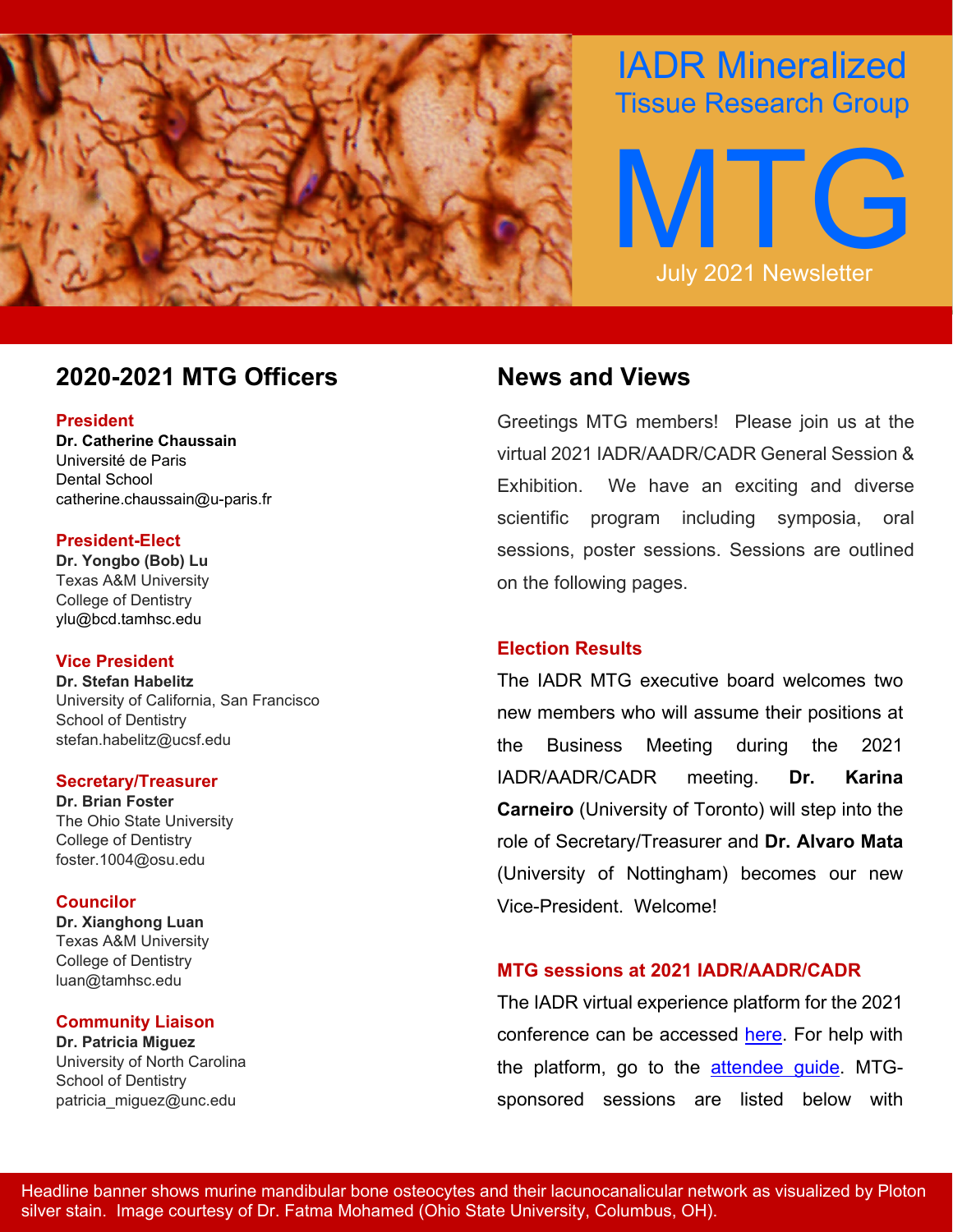hyperlinks to the sessions. All sessions are listed in **EASTERN U.S. DAYLIGHT TIME (-4 UTC)**. Please attend the **[MTG business meeting](https://iadr2021.secure-platform.com/a/solicitations/6/sessiongallery/schedule/items/146)** that takes place **Monday, 7/12 at 4:00-5:00 pm**. We will discuss ongoing and future group activities, solicit feedback from members, and applaud the young investigator travel award winners. Make sure to catch the **[Keynote Address](https://iadr2021.secure-platform.com/a/solicitations/6/sessiongallery/199)** from Dr. Anne George on **Saturday, 7/24 at 8:00 am**.

#### **Wednesday, July 21**

**[Symposium:](https://iadr2021.secure-platform.com/a/solicitations/6/sessiongallery/13)** New Technologies and Strategies for Tissue [Engineering](https://iadr2021.secure-platform.com/a/solicitations/6/sessiongallery/13) Sponsoring Group/Network(s): PB, DM, MTG Zoom 8  $8:00 - 9:30$  am

# **Poster Session:** [Remineralization,](https://iadr2021.secure-platform.com/a/solicitations/6/sessiongallery/357) Regeneration and [Therapies](https://iadr2021.secure-platform.com/a/solicitations/6/sessiongallery/357) Sponsoring Group/Network(s): MTG Zoom 43

11:00 am-12:00 pm

#### **Poster Session:** [Osteoclasts](https://iadr2021.secure-platform.com/a/solicitations/6/sessiongallery/358) and Tissue

**[Remodeling](https://iadr2021.secure-platform.com/a/solicitations/6/sessiongallery/358)** Sponsoring Group/Network(s): MTG Zoom 44 11:00 am-12:00 pm

**[Symposium:](https://iadr2021.secure-platform.com/a/solicitations/6/sessiongallery/88)** 3D-Printing in Oral Mineralized Tissue Sponsoring Group/Network(s): MTG, OMS, CRAN, DM

Zoom 4  $1:30 - 3:00$  pm

# **Oral Session:** Ionic Effects on the [Biological](https://iadr2021.secure-platform.com/a/solicitations/6/sessiongallery/201) Control of [Mineralization](https://iadr2021.secure-platform.com/a/solicitations/6/sessiongallery/201) Sponsoring Group/Network(s): MTG Zoom 15 1:30 - 3:00 pm

#### **Poster Session:** Alveolar Bone and [Periodontal](https://iadr2021.secure-platform.com/a/solicitations/6/sessiongallery/354)

**[Ligament](https://iadr2021.secure-platform.com/a/solicitations/6/sessiongallery/354)** Sponsoring Group/Network(s): MTG Zoom 44 3:45-4:45 pm

#### **Thursday, July 22**

### **Poster Session:** Enamel [Development](https://iadr2021.secure-platform.com/a/solicitations/6/sessiongallery/355) and Structure

Sponsoring Group/Network(s): MTG Zoom 44 11:00 am – 12:00 pm

**Focused Learning Session #9:** [Mechanistic](https://iadr2021.secure-platform.com/a/solicitations/6/sessiongallery?searchParams=%7B%22pageIndex%22%3A0%2C%22sortMode%22%3A%22SessionName%22%2C%22sortDirection%22%3A%22Ascending%22%2C%22sortByFieldId%22%3Anull%2C%22displayMode%22%3Anull%2C%22filterByFieldValues%22%3A%5B%7B%22fieldId%22%3A%2202f8e660-358c-4791-a412-39e61c95f792%22%2C%22listValueId%22%3A%224ee3892b-9f38-4fad-8119-6493a524e48c%22%7D%5D%2C%22filterByTextValue%22%3A%22%22%2C%22filterByFavorites%22%3Afalse%2C%22filterByScheduleRoomIds%22%3A%5B%5D%2C%22filterBySessionTypeIds%22%3A%5B%5D%2C%22filterByScheduleDayIds%22%3A%5B%5D%2C%22filterByScheduleTimeSlotIds%22%3A%5B%5D%2C%22isScheduleOtherEventSearchAllowed%22%3Atrue%7D) [Understanding](https://iadr2021.secure-platform.com/a/solicitations/6/sessiongallery?searchParams=%7B%22pageIndex%22%3A0%2C%22sortMode%22%3A%22SessionName%22%2C%22sortDirection%22%3A%22Ascending%22%2C%22sortByFieldId%22%3Anull%2C%22displayMode%22%3Anull%2C%22filterByFieldValues%22%3A%5B%7B%22fieldId%22%3A%2202f8e660-358c-4791-a412-39e61c95f792%22%2C%22listValueId%22%3A%224ee3892b-9f38-4fad-8119-6493a524e48c%22%7D%5D%2C%22filterByTextValue%22%3A%22%22%2C%22filterByFavorites%22%3Afalse%2C%22filterByScheduleRoomIds%22%3A%5B%5D%2C%22filterBySessionTypeIds%22%3A%5B%5D%2C%22filterByScheduleDayIds%22%3A%5B%5D%2C%22filterByScheduleTimeSlotIds%22%3A%5B%5D%2C%22isScheduleOtherEventSearchAllowed%22%3Atrue%7D) of Natural Products in Bone [Homeostasis](https://iadr2021.secure-platform.com/a/solicitations/6/sessiongallery?searchParams=%7B%22pageIndex%22%3A0%2C%22sortMode%22%3A%22SessionName%22%2C%22sortDirection%22%3A%22Ascending%22%2C%22sortByFieldId%22%3Anull%2C%22displayMode%22%3Anull%2C%22filterByFieldValues%22%3A%5B%7B%22fieldId%22%3A%2202f8e660-358c-4791-a412-39e61c95f792%22%2C%22listValueId%22%3A%224ee3892b-9f38-4fad-8119-6493a524e48c%22%7D%5D%2C%22filterByTextValue%22%3A%22%22%2C%22filterByFavorites%22%3Afalse%2C%22filterByScheduleRoomIds%22%3A%5B%5D%2C%22filterBySessionTypeIds%22%3A%5B%5D%2C%22filterByScheduleDayIds%22%3A%5B%5D%2C%22filterByScheduleTimeSlotIds%22%3A%5B%5D%2C%22isScheduleOtherEventSearchAllowed%22%3Atrue%7D) (*Requires additional registration*) Sponsoring Group/Network(s): MTG, PR, WSN  $12:30 - 1:45$  pm

**Symposium:** Inflammation and [Regeneration](https://iadr2021.secure-platform.com/a/solicitations/6/sessiongallery/50) of the [Dentin-pulp](https://iadr2021.secure-platform.com/a/solicitations/6/sessiongallery/50) Complex Sponsoring Group/Network(s): SCB, MTG Zoom 2  $2:00 - 3:30$  pm